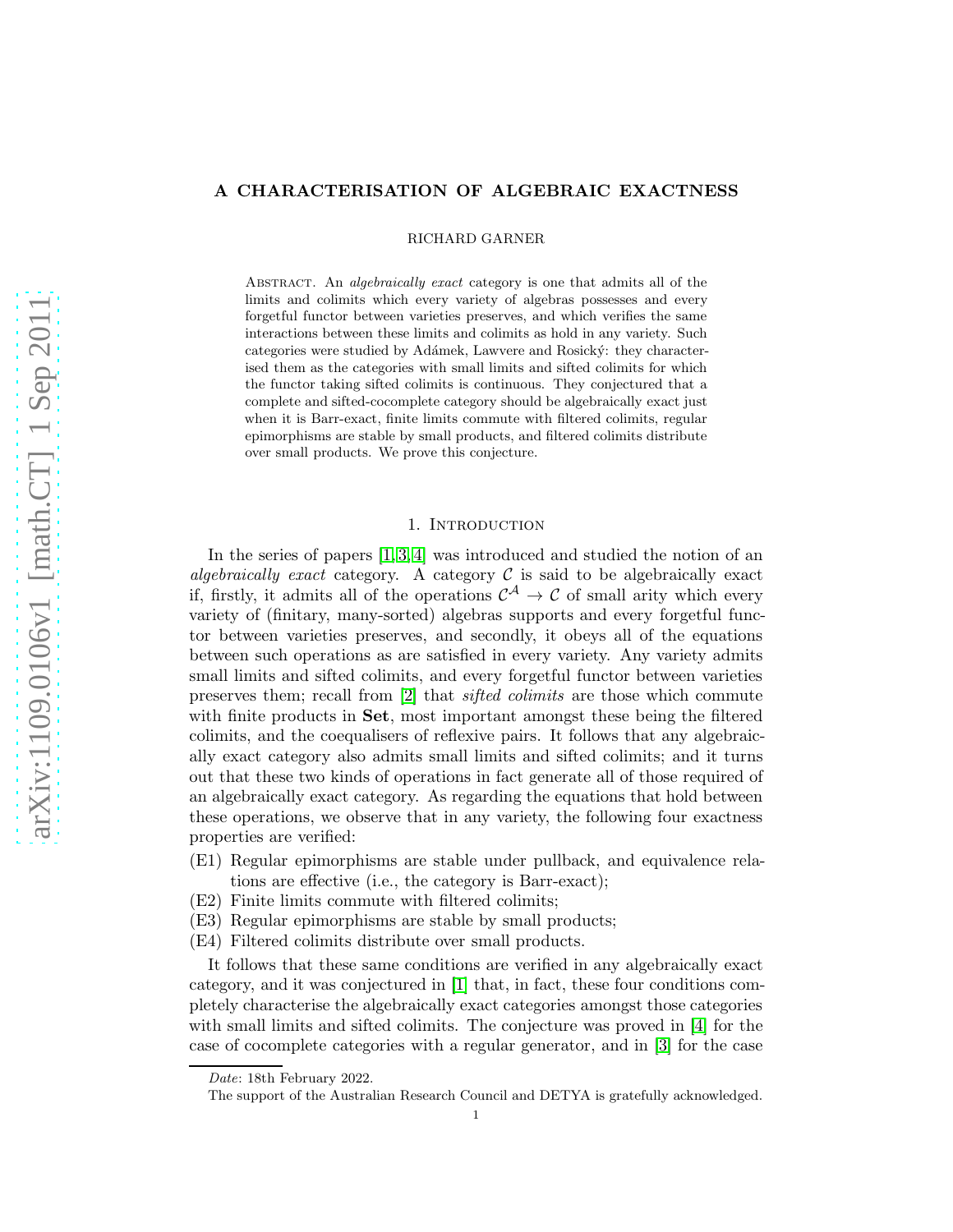of categories with finite coproducts; the purpose of this article is to prove it in its full generality. We shall do so using techniques developed in [\[7\]](#page-7-4), though the arguments are straightforward enough that we can reproduce them in full here, so making this article entirely self-contained.

In order to state the conjecture more precisely, we will make use of a different description of the algebraically exact categories. We recall from [\[2\]](#page-7-3) the construction which to every locally small category  $\mathcal C$  assigns its free completion  $\mathcal{S}\text{ind}(\mathcal{C})$  under sifted colimits. As in [\[8,](#page-7-5) Theorem 5.35], we may obtain  $\mathcal{S}\text{ind}(\mathcal{C})$  as the closure of the representables in  $[\mathcal{C}^{\text{op}}, \mathbf{Set}]$  under sifted colimits, and now the restricted Yoneda embedding  $W: \mathcal{C} \to \mathcal{S}\text{ind}(\mathcal{C})$  provides the unit at C of a Kock-Zöberlein pseudomonad [\[10\]](#page-7-6) on  $CAT$ , whose pseudoalgebras are the sifted-cocomplete categories. Thus a category  $\mathcal C$  admits sifted colimits just when  $W: \mathcal{C} \to \mathcal{S}\text{ind}(\mathcal{C})$  admits a left adjoint.

It was shown in [\[1,](#page-7-0) Theorem 3.11] that if  $C$  is complete, then so too is  $\mathcal{S}ind(\mathcal{C})$ ; that if  $F: \mathcal{C} \to \mathcal{D}$  is a continuous functor between complete categories, then so too is  $\mathcal{S}\text{ind}(F)$ ; and that the unit  $\mathcal{C} \to \mathcal{S}\text{ind}(\mathcal{C})$  and multiplication  $\operatorname{Sind}(\operatorname{Sind}(\mathcal{C})) \to \operatorname{Sind}(\mathcal{C})$  are always continuous functors. It follows that the pseudomonad Sind restricts and corestricts to one on  $\text{CONTS}$ , the 2-category of complete categories and continuous functors; and it was shown in  $[1, Co$ rollary 4.4] that the pseudoalgebras for this restricted pseudomonad are precisely the algebraically exact categories described above. Thus a complete and sifted-cocomplete category C is algebraically exact just when  $W: \mathcal{C} \to \mathcal{S}\text{ind}(\mathcal{C})$ admits a left adjoint which is *continuous*. For the purposes of this paper, we will take this last as our definition of an algebraically exact category; and our goal, then, is to prove:

<span id="page-1-0"></span>1.1. Theorem. *A complete and sifted-cocomplete category* C *is algebraically exact just when it satisfies conditions (E1)–(E4).*

In fact, as remarked above, any algebraically exact category does indeed satisfy  $(E1)$ – $(E4)$ ; and so our task is to show that these conditions in turn imply algebraic exactness.

# 2. The result

The basic idea behind the proof of Theorem [1.1](#page-1-0) is to show that any category  $\mathcal C$  satisfying  $(E1)$ – $(E4)$  admits a full structure-preserving embedding into some  $\mathcal E$  which is an essential localisation of a presheaf topos. Any such  $\mathcal E$  will be algebraically exact; and now we may reflect this property along the full embedding, so concluding that  $\mathcal C$  itself is algebraically exact. This argument does not quite work as it stands, for reasons of size. The  $\mathcal E$  into which we would like to embed is a topos of sheaves on  $\mathcal{C}$ , but only when  $\mathcal{C}$  is small may such a topos be constructed; in which situation, with  $\mathcal C$  being small, and also small-complete, it is necessarily a preorder, which is far too restrictive. To overcome this problem, we will first prove a variant of Theorem [1.1,](#page-1-0) in which suitable bounds have been introduced on the size of the limits and colimits required, and then deduce the general result from this.

Our cardinality bounds will be governed by an infinite regular cardinal  $\kappa$ . Given any such  $\kappa$ , we define  $\kappa'$  to be the cardinal  $(\Sigma_{\gamma<\kappa}2^{\gamma})^+$ , and the pair  $(\kappa, \kappa')$  now has the property that whenever  $\mu < \kappa$  and  $\lambda < \kappa'$ , we have  $\lambda^{\mu} < \kappa'$ .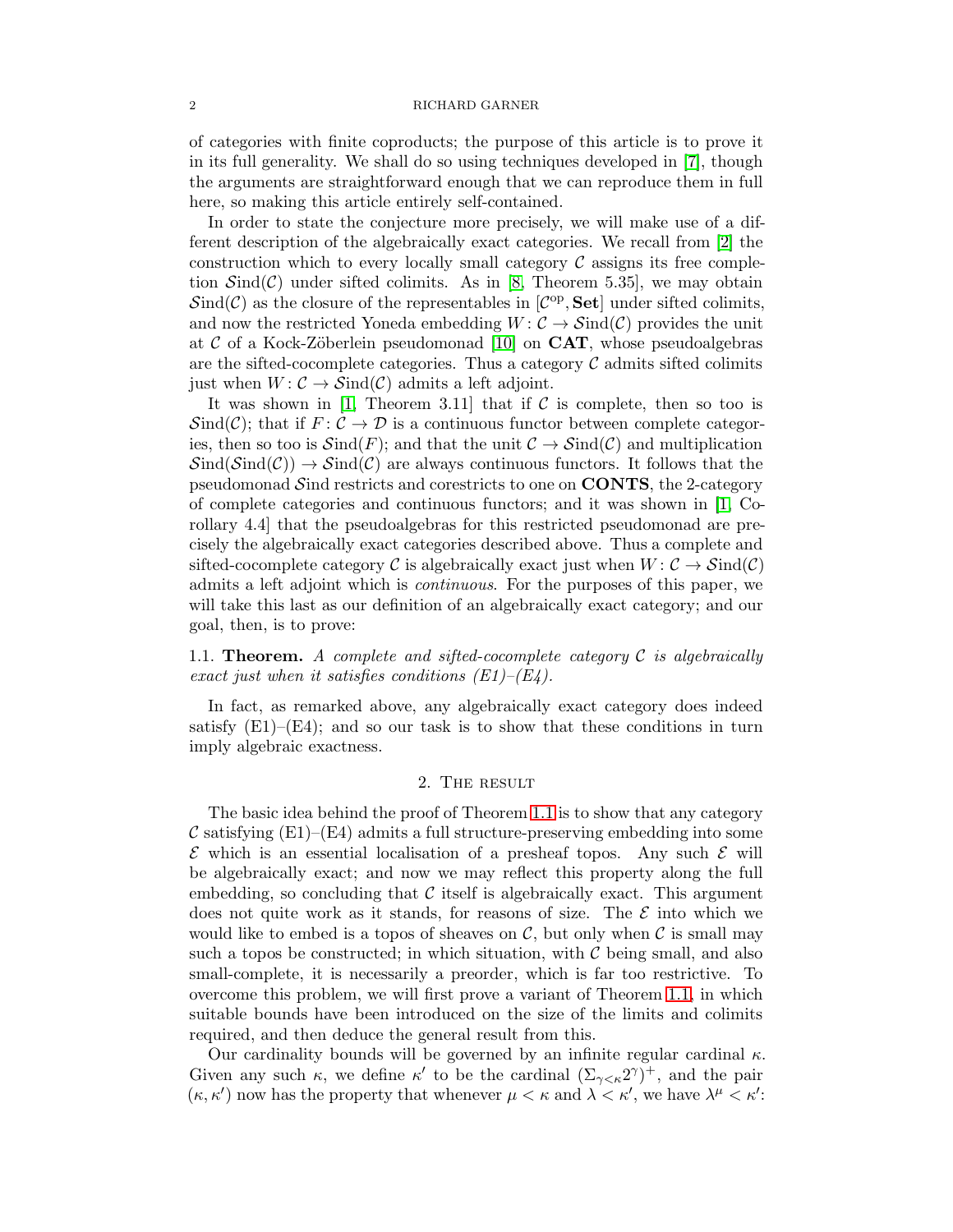see [\[11,](#page-7-7) Proposition 2.3.5]. By a  $\kappa$ -limit we shall mean one indexed by a diagram of cardinality  $\lt \kappa$ , and we attach a corresponding meaning to the term  $\kappa'$ -colimit. We shall now describe a variant of the notion of algebraic exactness, which we term  $\kappa$ -algebraic exactness, that deals only with  $\kappa$ -limits and  $\kappa'$ -colimits.

There is a slight delicacy here as to the kinds of  $\kappa'$ -colimit we will consider. The obvious choice would be the sifted  $\kappa'$ -colimits—which we emphasise means the  $\kappa'$ -small sifted colimits, and *not* the colimits which commute in Set with  $\kappa'$ -small products—but this choice is in fact inappropriate. It follows from [\[4,](#page-7-2) Proposition 5.1] that if C is complete then  $\text{Sind}(\mathcal{C})$  is the closure of the representables in  $[\mathcal{C}^{op}, \mathbf{Set}]$  under reflexive coequalisers and filtered colimits, so that a complete  $\mathcal C$  admits sifted colimits just when it admits reflexive coequalisers and filtered colimits. When we bound the cardinality of our colimits, it turns out to be the reflexive coequalisers together with the filtered  $\kappa'$ -colimits which are relevant, and not the sifted  $\kappa'$ -colimits; recall from [\[5\]](#page-7-8) that the latter class of colimits is in general *strictly* larger.

We consider the 2-category  $\kappa$ -**CONTS** of  $\kappa$ -complete categories and  $\kappa$ continuous functors between them; on this, we will describe a pseudomonad whose pseudoalgebras will be the  $\kappa$ -algebraically exact categories we seek to define. Observe first that as well as the pseudomonad Sind on CAT we also have the pseudomonad  $\mathcal P$  which freely adds small colimits. Proposition 4.3 and Remark 6.6 of [\[6\]](#page-7-9) prove that if C is  $\kappa$ -complete, then so is  $\mathcal{PC}$ ; that if  $F: \mathcal{C} \to \mathcal{D}$  is a  $\kappa$ -continuous functor between such categories, then so is  $\mathcal{P}F$ ; and that  $\mathcal{P}$ 's unit and multiplication are always  $\kappa$ -continuous. Thus we may restrict and corestrict  $P$  to a pseudomonad on  $\kappa$ -**CONTS**; and the pseudomonad of interest to us will be a submonad of this, defined as follows. For each C in  $\kappa$ -**CONTS**, we let  $\mathcal{S}_{\kappa'}(\mathcal{C})$  denote the closure of C in PC under  $\kappa$ -limits, reflexive coequalisers, and filtered  $\kappa'$ -colimits, and let  $V: \mathcal{C} \to \mathcal{S}_{\kappa'}(\mathcal{C})$  denote the restricted Yoneda embedding. Now [\[7,](#page-7-4) Proposition 3.1] ensures that this V provides the unit at C of a Kock-Zöberlein pseudomonad on  $\kappa$ -CONTS; and a  $\kappa$ -algebraically exact category will be, by definition, a pseudoalgebra for this pseudomonad. In other words, a  $\kappa$ -complete category C is  $\kappa$ -*algebraically exact* just when the embedding  $V: \mathcal{C} \to \mathcal{S}_{\kappa'}(\mathcal{C})$  admits a  $\kappa$ -continuous left adjoint. Observe that this implies that  $\mathcal C$  has reflexive coequalisers and filtered  $\kappa'$ -colimits, but may not imply that it has all sifted  $\kappa'$ -colimits; this is in accordance with the remarks of the preceding paragraph.

We shall now prove the following refinement of Theorem [1.1.](#page-1-0)

<span id="page-2-0"></span>2.1. Theorem. *A category* C *with* κ*-limits, reflexive coequalisers and filtered* κ ′ *-colimits is* κ*-algebraically exact just when:*

- *(E1') It is Barr-exact;*
- *(E2') Finite limits commute with filtered* κ ′ *-colimits;*
- *(E3') Regular epimorphisms are stable by* κ*-small products;*
- *(E4') Filtered* κ ′ *-colimits distribute over* κ*-small products.*

Clearly, a complete and sifted-cocomplete C satisfies  $(E1')$ – $(E4')$  for each regular  $\kappa$  if and only if it satisfies (E1)–(E4). On the other hand, we have:

<span id="page-2-1"></span>2.2. Proposition. *A complete and sifted-cocomplete category* C *is algebraically exact if and only if it is* κ*-algebraically exact for each regular* κ*.*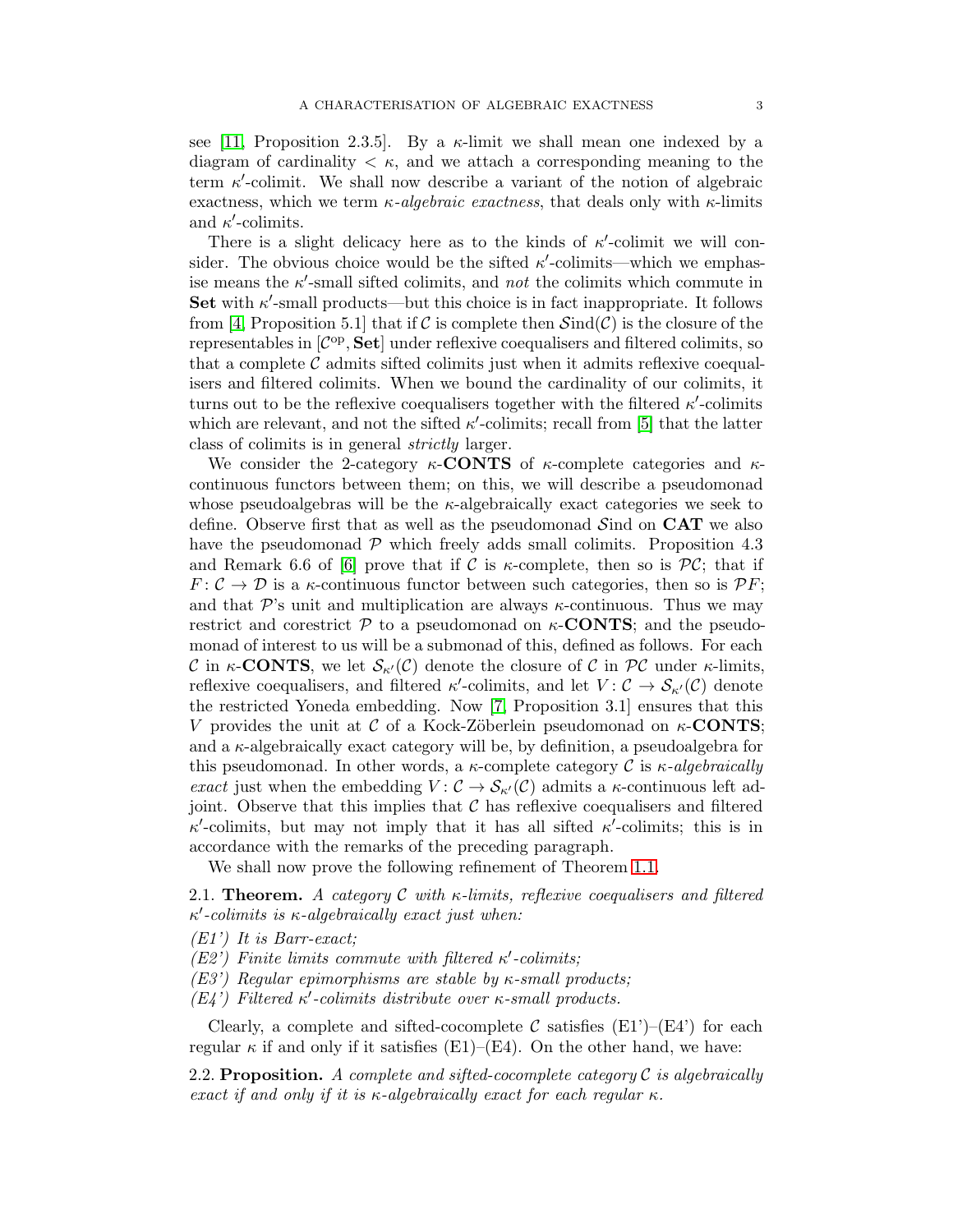By virtue of this Proposition and the comment preceding it, we may prove Theorem [1.1](#page-1-0) by proving Theorem [2.1,](#page-2-0) and then taking the conjunction of all its instances as  $\kappa$  ranges across the small regular cardinals.

*Proof of Proposition [2.2.](#page-2-1)* For every  $\kappa$ , we observe that  $\mathcal{Sind}(\mathcal{C})$  is closed under  $\kappa$ -limits, reflexive coequalisers and filtered  $\kappa'$ -colimits in  $[\mathcal{C}^{\mathrm{op}}, \mathbf{Set}]$ ; whence  $\mathcal{S}_{\kappa'}(\mathcal{C}) \subset \mathcal{S}ind(\mathcal{C})$  with the inclusion preserving all  $\kappa$ -limits. Hence if  $W: \mathcal{C} \to$ Sind(C) admits a continuous left adjoint, then by restriction each  $V: \mathcal{C} \rightarrow$  $\mathcal{S}_{\kappa'}(\mathcal{C})$  will admit a  $\kappa$ -continuous left adjoint.

Conversely, suppose that each  $V: \mathcal{C} \to \mathcal{S}_{\kappa'}(\mathcal{C})$  admits a  $\kappa$ -continuous left adjoint. As observed above, since  $\mathcal C$  is complete, it follows by [\[4,](#page-7-2) Proposition 5.1] that  $\mathcal{S}\text{ind}(\mathcal{C})$  is the closure of the representables in  $[\mathcal{C}^{\text{op}}, \mathbf{Set}]$  under reflexive coequalisers and filtered colimits. But it is easy to see that the collection of  $\varphi \in \mathcal{S}ind(\mathcal{C})$  which lie in some  $\mathcal{S}_{\kappa'}(\mathcal{C})$  contains the representables and is closed under reflexive coequalisers and filtered colimits, and so must be all of  $\mathcal{S}\text{ind}(\mathcal{C})$ ; which is to say that  $\mathcal{S}\text{ind}(\mathcal{C}) = \bigcup_{\kappa} \mathcal{S}_{\kappa'}(\mathcal{C})$ . Thus, since each  $V: \mathcal{C} \to \mathcal{S}_{\kappa'}(\mathcal{C})$ admits a left adjoint, so too does  $W: \mathcal{C} \to \mathcal{S}\text{ind}(\mathcal{C})$ , and it remains to show that this left adjoint is continuous. Given a small diagram  $D: \mathcal{I} \to \mathcal{S}\text{ind}(\mathcal{C}),$ we may choose a regular cardinal  $\kappa$  such that  $DI \in \mathcal{S}_{\kappa'}(\mathcal{C})$  for each  $I \in \mathcal{I}$ and also  $|\mathcal{I}| < \kappa$ ; now the diagram D factors as  $D' : \mathcal{I} \to \mathcal{S}_{\kappa'}(\mathcal{C})$ , and the left adjoint of  $\mathcal{C} \to \mathcal{S}_{\kappa'}(\mathcal{C})$  preserves the limit of D': from which it follows that the left adjoint of W preserves that of D, as required.  $\square$ 

We now prove Theorem [2.1](#page-2-0) for the case of a small  $\mathcal{C}$ . Given such a  $\mathcal{C}$  satisfying the conditions of the theorem, we shall embed it into a  $\kappa$ -algebraically exact category via a functor preserving  $\kappa$ -limits, reflexive coequalisers and filtered  $\kappa'$ -colimits. It will then follow that C is  $\kappa$ -algebraically exact by virtue of the following result.

2.3. Proposition. Let  $J: \mathcal{C} \to \mathcal{E}$  be fully faithful; suppose moreover that  $\mathcal{C}$  has, *and that* J *preserves,* κ*-limits, reflexive coequalisers and filtered* κ ′ *-colimits, and that* E *is* κ*-algebraically exact. Then* C *is also* κ*-algebraically exact.*

*Proof.* Because  $\mathcal{E}$  is  $\kappa$ -algebraically exact, the functor J admits a left Kan extension

$$
\mathcal{C} \xrightarrow[V]{} \cong \searrow{\mathcal{E}}
$$
\n
$$
V \downarrow \cong \searrow{\mathcal{E}}
$$
\n
$$
\mathcal{S}_{\kappa'}(\mathcal{C})
$$

along  $V$ , which may be calculated as the composite

$$
\mathcal{S}_{\kappa'}(\mathcal{C}) \xrightarrow{\mathcal{S}_{\kappa'}(J)} \mathcal{S}_{\kappa'}(\mathcal{E}) \xrightarrow{L} \mathcal{E}
$$

with L the  $\kappa$ -continuous left adjoint of  $V : \mathcal{E} \to \mathcal{S}_{\kappa'}(\mathcal{E})$ . Now  $\mathcal{S}_{\kappa'}(J)$  is an algebra morphism between free  $S_{\kappa'}$ -algebras, and as such, preserves  $\kappa$ -limits, reflexive coequalisers and filtered  $\kappa'$ -colimits; whilst L preserves all colimits, being a left adjoint. It follows that  $\text{Lan}_V J$ , like J, preserves  $\kappa$ -limits, reflexive coequalisers and filtered  $\kappa'$ -colimits; whence the collection of  $\varphi \in \mathcal{S}_{\kappa'}(\mathcal{C})$  for which  $\text{Lan}_V J$  lands in the essential image of J contains the representables and is closed under  $\kappa$ -limits, reflexive coequalisers and filtered  $\kappa'$ -colimits, and so must be all of  $S_{\kappa'}(\mathcal{C})$ . Hence  $\text{Lan}_V J$  factors through J, up-to-isomorphism;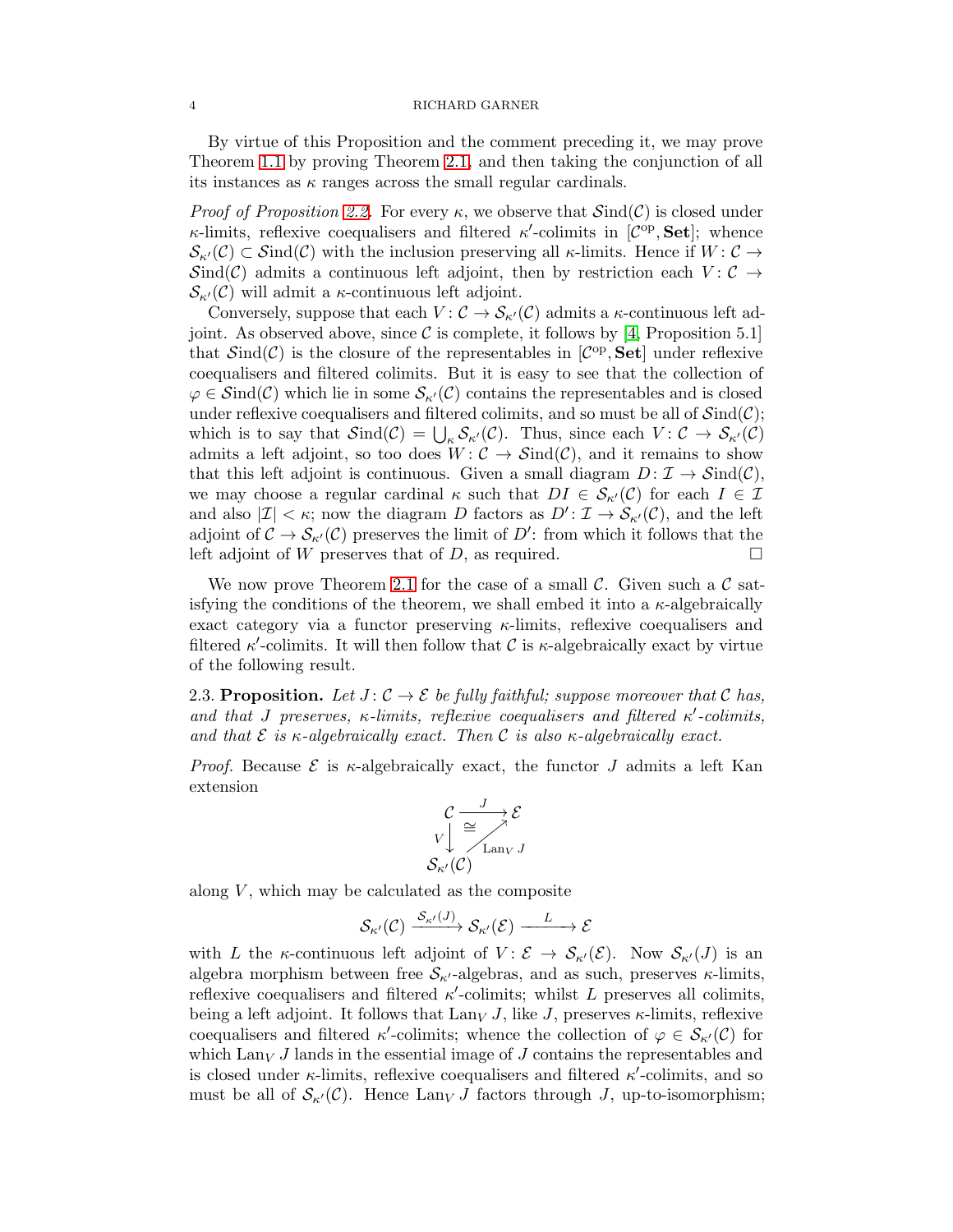and the factorisation  $\mathcal{S}_{\kappa'}(\mathcal{C}) \to \mathcal{C}$  so induced, which is clearly  $\kappa$ -continuous, may also be shown to be left adjoint to  $V: \mathcal{C} \to \mathcal{S}_{\kappa'}(\mathcal{C})$ , so that  $\mathcal{C}$  is indeed  $\kappa$ -algebraically exact.

Given a small,  $\kappa$ -complete C, admitting reflexive coequalisers and filtered  $\kappa'$ -colimits, and satisfying (E1')–(E4'), we now exhibit an embedding of the above form; as anticipated at the start of this section, it will in fact be an embedding into a topos. We consider the smallest topology on  $\mathcal C$  for which all regular epimorphisms are covering, and for which the colimit injections into each filtered  $\kappa'$ -colimit are covering. (E1') and (E2') ensure that this topology is subcanonical and so we have a full embedding  $J: \mathcal{C} \to \mathbf{Sh}(\mathcal{C})$ .

2.4. Proposition. *The full embedding*  $J: \mathcal{C} \to \mathbf{Sh}(\mathcal{C})$  preserves  $\kappa$ -limits, re*flexive coequalisers and filtered* κ ′ *-colimits.*

*Proof.* Clearly J preserves all limits that exist, so in particular  $\kappa$ -limits. It also preserves regular epimorphisms, since the given topology contains the regular one, and we will show below that it preserves filtered  $\kappa'$ -colimits. It will then follow that it preserves reflexive coequalisers too, since in  $\mathcal C$  and in  $\text{Sh}(\mathcal C)$ , we may exploit  $(E1')$  and  $(E2')$  to construct such coequalisers from finite limits, countable filtered colimits and coequalisers of equivalence relations, all of which are preserved by  $J$ ; the argument is standard and given in precisely the form we need in [\[3,](#page-7-1) Theorem 2.6].

It remains to show that  $J$  preserves filtered  $\kappa'$ -colimits. Observe that if  $(p_k: Dk \to X \mid k \in \mathcal{K})$  is such a colimit in C, then J will preserve it just when every sheaf  $\mathcal{C}^{\text{op}} \to \mathbf{Set}$  sends it to a limit in **Set**. Let F be such a sheaf. Since the family  $(p_k | k \in \mathcal{K})$  is covering, we may identify  $FX$  with the set of matching families for this covering. In other words, if

$$
D_{jk} \xrightarrow{d_{jk}} D_j
$$
  

$$
c_{jk} \downarrow \qquad \qquad p_j
$$
  

$$
Dk \xrightarrow{p_k} X
$$

is a pullback for each  $j, k \in \mathcal{K}$ , then we may identify  $FX$  with the set

<span id="page-4-0"></span>
$$
(*) \qquad \{ \vec{x} \in \Pi_k FDk \mid Fd_{jk}(x_j) = Fc_{jk}(x_k) \text{ for all } j, k \in \mathcal{K} \} .
$$

Under this identification, the canonical comparison map  $FX \rightarrow \lim FD$  is just the inclusion between these sets, seen as subobjects of  $\Pi_k F D k$ , and so injective; it remains to show that it is also surjective. Thus we must show that each  $\vec{x} \in \lim FD$  lies in  $(*)$ , or in other words, that  $Fd_{jk}(x_j) = Fc_{jk}(x_k)$ for each such  $\vec{x}$  and each  $j, k \in J$ . To this end, we consider the category  $\mathcal{K}'$  of cospans from j to k in  $\mathcal{K}$ ; since  $\mathcal K$  is filtered and  $\kappa'$ -small, it follows easily that K' is too. We define a functor  $E: \mathcal{K}' \to \mathcal{C}$  by sending each cospan  $f: j \to \ell \leftarrow k$ : g in K' to the apex of the pullback square

$$
E(f,g) \xrightarrow{u_{f,g}} Dj
$$
  
\n $v_{f,g} \downarrow \qquad \qquad \downarrow Df$   
\n $Dk \xrightarrow{Dg} D\ell$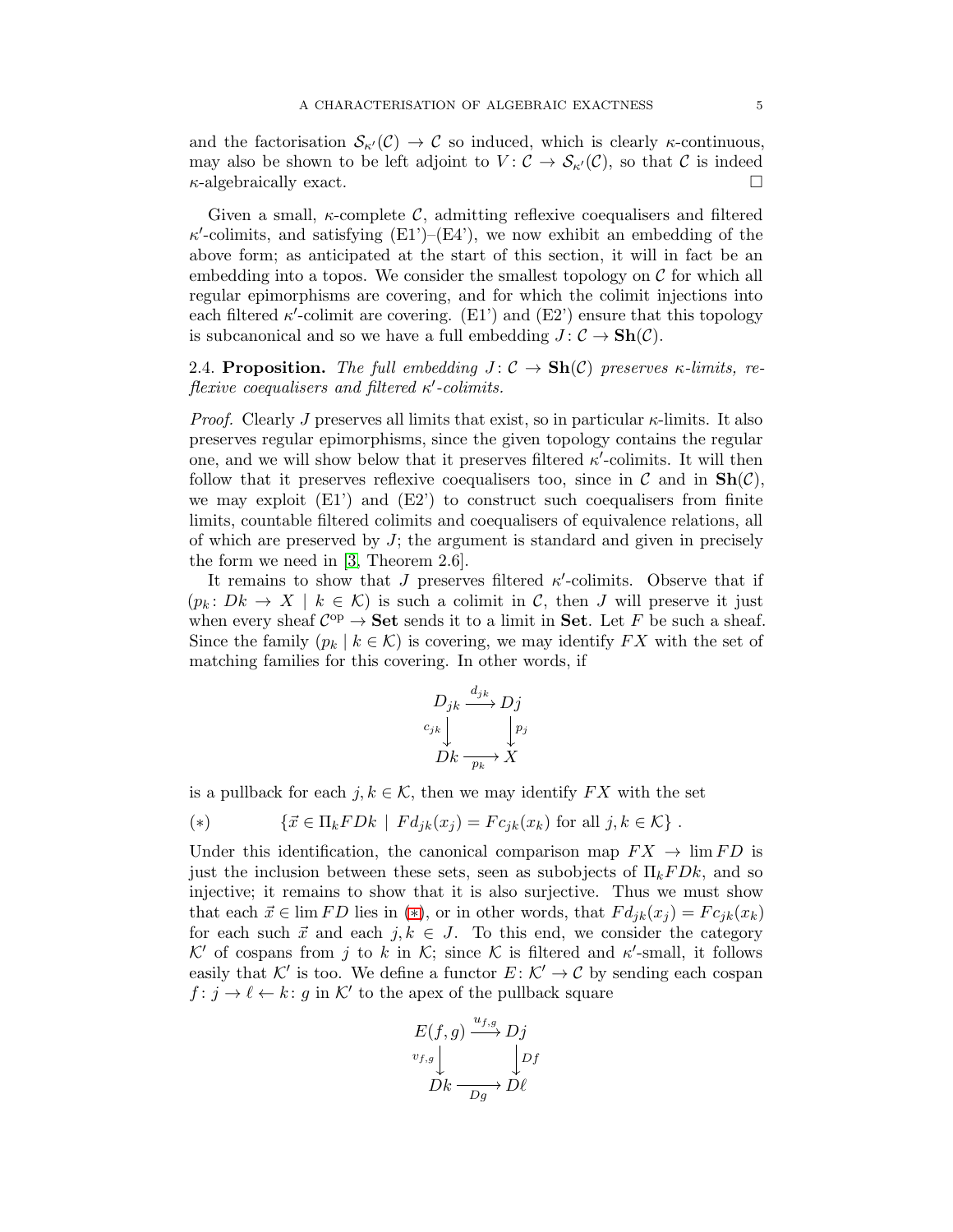in C. A simple calculation shows that  $p_k \tcdot v_{f,g} = p_j \tcdot u_{f,g}$ , so that we have induced maps  $q_{f,g} := (u_{f,g}, v_{f,g}) \colon E(f,g) \to D_{jk}$ , constituting a cocone q under E with vertex  $D_{jk}$ . We claim that this cocone is colimiting; whereupon, by the preceding part of the argument, the comparison  $FD_{ik} \rightarrow \lim FE$  induced by q will be monic, and so the family  $(Fq_{f,g} | (f,g) \in \mathcal{K}')$  jointly monic. Thus in order to verify that  $Fd_{jk}(x_j) = Fc_{jk}(x_k)$ , and so complete the proof, it will be enough to observe that for each  $f: j \to \ell \leftarrow k$ : g in K', we have:

$$
Fq_{f,g}(Fd_{jk}(x_j)) = Fu_{f,g}(x_j) = Fu_{f,g}(FDf(x_\ell))
$$
  
=  $Fv_{f,g}(FDg(x_\ell)) = Fv_{f,g}(x_k)$   
=  $Fq_{f,g}(Fc_{jk}(x_k))$ .

It remains to verify that q is colimiting. For this, let  $V: \mathcal{K}' \to \mathcal{K}$  denote the functor sending a j, k-cospan to its central object, and  $\iota_1: \Delta j \to V \leftarrow \Delta k: \iota_2$ the evident natural transformations. Now we have a commutative cube



in  $[\mathcal{K}', \mathcal{C}]$ ; its front and rear faces are pullbacks, and by  $(E2')$  will remain so on applying the functor colim:  $[\mathcal{K}', \mathcal{C}] \to \mathcal{C}$ . To show that q is colimiting is equally to show that it is inverted by colim; for which, by the previous sentence, it is enough to show that  $pV$  is likewise inverted. But K's filteredness implies easily that  $V: \mathcal{K}' \to \mathcal{K}$  is a final functor, so that pV, like p, is a colimiting cocone, and so inverted by colim as required.

We thus have a full structure-preserving embedding  $C \to Sh(\mathcal{C})$  and the only thing left to verify is that  $\text{Sh}(\mathcal{C})$  is in fact  $\kappa$ -algebraically exact. The key to doing so is the following proposition.

2.5. Proposition. *If* E *is reflective in a presheaf category via a* κ*-continuous reflector, then* E *is* κ*-algebraically exact.*

*Proof.* If C is small, then  $\mathcal{PC} = [\mathcal{C}^{op}, \mathbf{Set}]$ , and now the restricted Yoneda embedding  $PC \rightarrow PPC$  admits a continuous left adjoint  $PPC \rightarrow PC$ , this being the multiplication at C of the pseudomonad P. Since  $\mathcal{S}_{\kappa'}(\mathcal{PC})$  is closed in PPC under  $\kappa$ -limits, it follows by restriction that  $\mathcal{PC} \to \mathcal{S}_{\kappa'}(\mathcal{PC})$  admits a  $\kappa$ -continuous left adjoint; and so every presheaf category is  $\kappa$ -algebraically exact. Now if  $\mathcal E$  is reflective in the  $\kappa$ -algebraically exact  $[\mathcal C^{op}, \mathbf{Set}]$  via a  $\kappa$ continuous reflector, then it is an adjoint retract of  $[\mathcal{C}^{op}, \mathbf{Set}]$  in  $\kappa$ -**CONTS**, and so by a standard property of Kock-Zöberlein pseudomonads, must itself be  $\kappa$ -algebraically exact.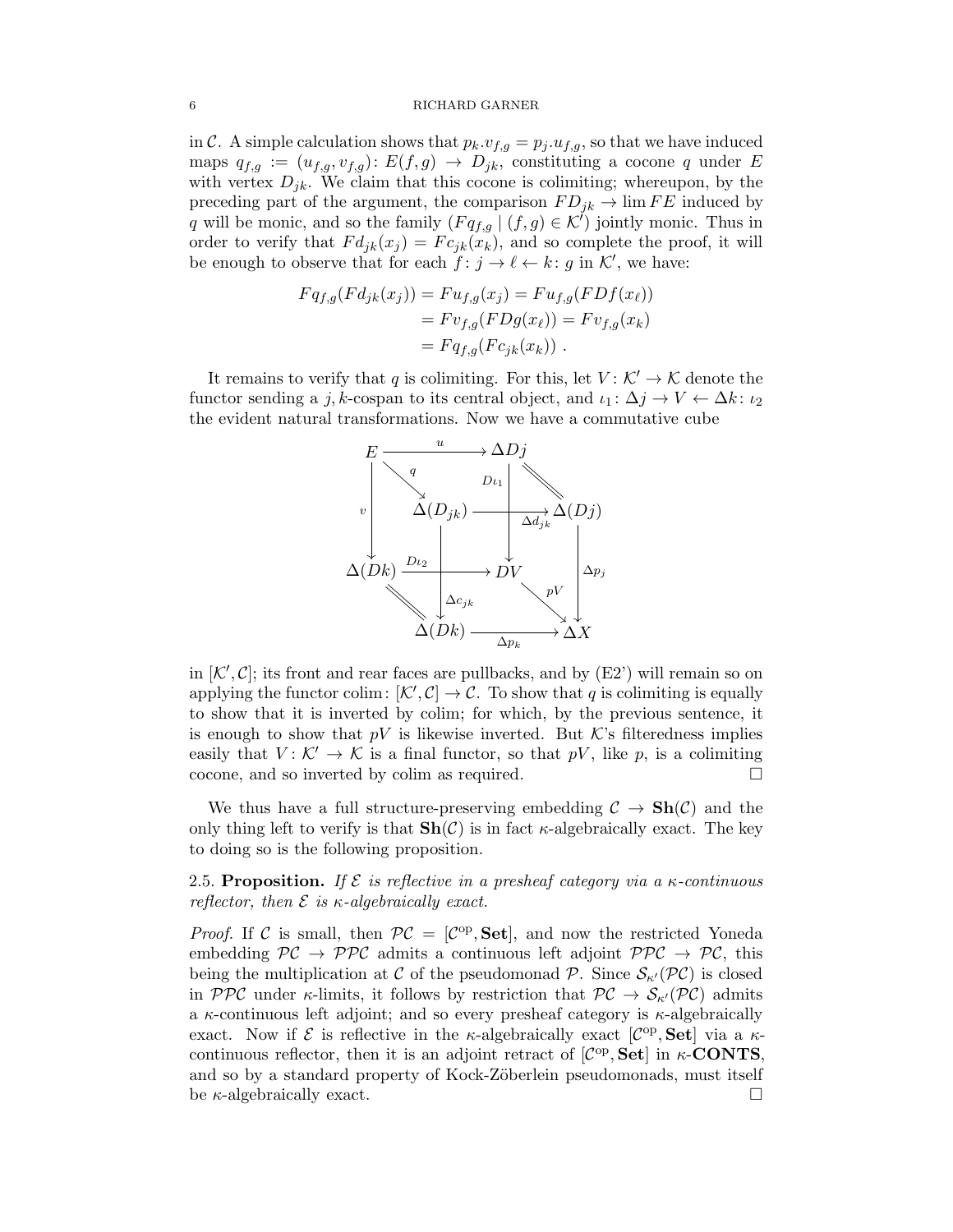Thus it is enough to show that  $\mathbf{Sh}(\mathcal{C})$  is reflective in  $[\mathcal{C}^{\mathrm{op}}, \mathbf{Set}]$  via a  $\kappa$ continuous reflector. This will be a consequence of the following result, which may be found proven—though with "small" harmlessly replacing our " $\kappa$ -small"in [\[9,](#page-7-10) Theorem 4.2]; we shall not recall the details, since we shall not need them in what follows.

2.6. Proposition. *A left exact reflector*  $L: [\mathcal{C}^{\mathrm{op}}, \mathbf{Set}] \to \mathcal{E}$  preserves all  $\kappa$ *small limits if and only if the covering sieves for the corresponding topology are closed under κ*-small intersections in [ $C$ <sup>op</sup>, **Set**].

We are therefore required to show that any  $\kappa$ -small intersection of covering sieves for the above-defined topology on  $\mathcal C$  is again covering. Clearly it is sufficient to consider the case where the sieves participating in the intersection are generating ones for the topology. We can decompose any such intersection of sieves as an intersection

$$
\bigcap_{i\in I}\mathcal{S}_i\cap \bigcap_{j\in J}\mathcal{T}_j
$$

where each indexing set I and J is  $\kappa$ -small, each sieve  $\mathcal{S}_i$  is generated by a regular epimorphism  $e_i: A_i \to X$  and each sieve  $\mathcal{T}_j$  is generated by a  $\kappa'$ -small filtered colimit cocone  $((q_j)_x: D_j(x) \to X \mid x \in A_j)$ .

Now we can form the  $\kappa$ -small product  $\Pi_i e_i \colon \Pi_i A_i \to \Pi_i X$ ; by condition (E3') this is a regular epimorphism in  $\mathcal{C}$ , and by regularity, so also is its pullback  $e: A \to X$  along the diagonal  $X \to \Pi_i X$ . Clearly a map  $Z \to X$  factors through e just when it factors through each  $e_i$ , and so the covering sieve  $S$ generated by e is the intersection  $\bigcap_i \mathcal{S}_i$ .

In a similar manner, we can form the filtered category  $\Pi_i \mathcal{A}_i$ ; since  $|J| < \kappa$ , and each  $|\mathcal{A}_j| < \kappa'$ , we have also that  $|\Pi_j \mathcal{A}_j| < \kappa'$ . Now on considering the diagram  $D: \Pi_j \mathcal{A}_j \to \mathcal{C}$  defined by  $D(x_j | j \in J) = \Pi_j D_j(x_j)$ , condition (E4') asserts that  $\Pi_i X$  is a colimit for it; so that on pulling back along the diagonal  $X \to \Pi_j X_j$ , we conclude that X is a colimit for the diagram  $D' : \Pi_j \mathcal{A}_j \to \mathcal{C}$ which sends  $(x_j | j \in J)$  to the fibre product of the maps  $(q_j)_{x_j} : D_j(x_j) \to X$ . Now we see as before that the covering sieve  $\mathcal T$  generated by this filtered  $\kappa'$ -colimit cocone is precisely  $\bigcap_j \mathcal{T}_j$ .

It follows that  $\bigcap_i \mathcal{S}_i \cap \bigcap_j \mathcal{T}_j = \mathcal{S} \cap \mathcal{T}$  is a covering sieve, since covering sieves are always closed under finite intersections, and this completes the proof of:

2.7. Proposition. *If the small,* κ*-complete* C *with reflexive coequalisers and*  ${\it filtered\ }\kappa^I\text{-}colimits\ satisfies\ (E1')–(E4'),\ then\ it\ admits\ a\ full\ structure-preserving}$ *embedding into a* κ*-algebraically exact category, and so is itself* κ*-algebraically exact.*

It remains to prove Theorem [2.1](#page-2-0) for categories of no matter what size. So let C be a category with  $\kappa$ -limits, reflexive coequalisers and filtered  $\kappa'$ -colimits, satisfying  $(E1')-(E4')$ . We call a full, replete subcategory  $\kappa$ -closed if it is closed in C under the limits and colimits just mentioned. Clearly, each small,  $\kappa$ -closed subcategory of C satisfies  $(E1')$ – $(E4')$ , and so by the preceding proposition is  $\kappa$ -algebraically exact. We may now conclude that the same is true of C by way of the following result.